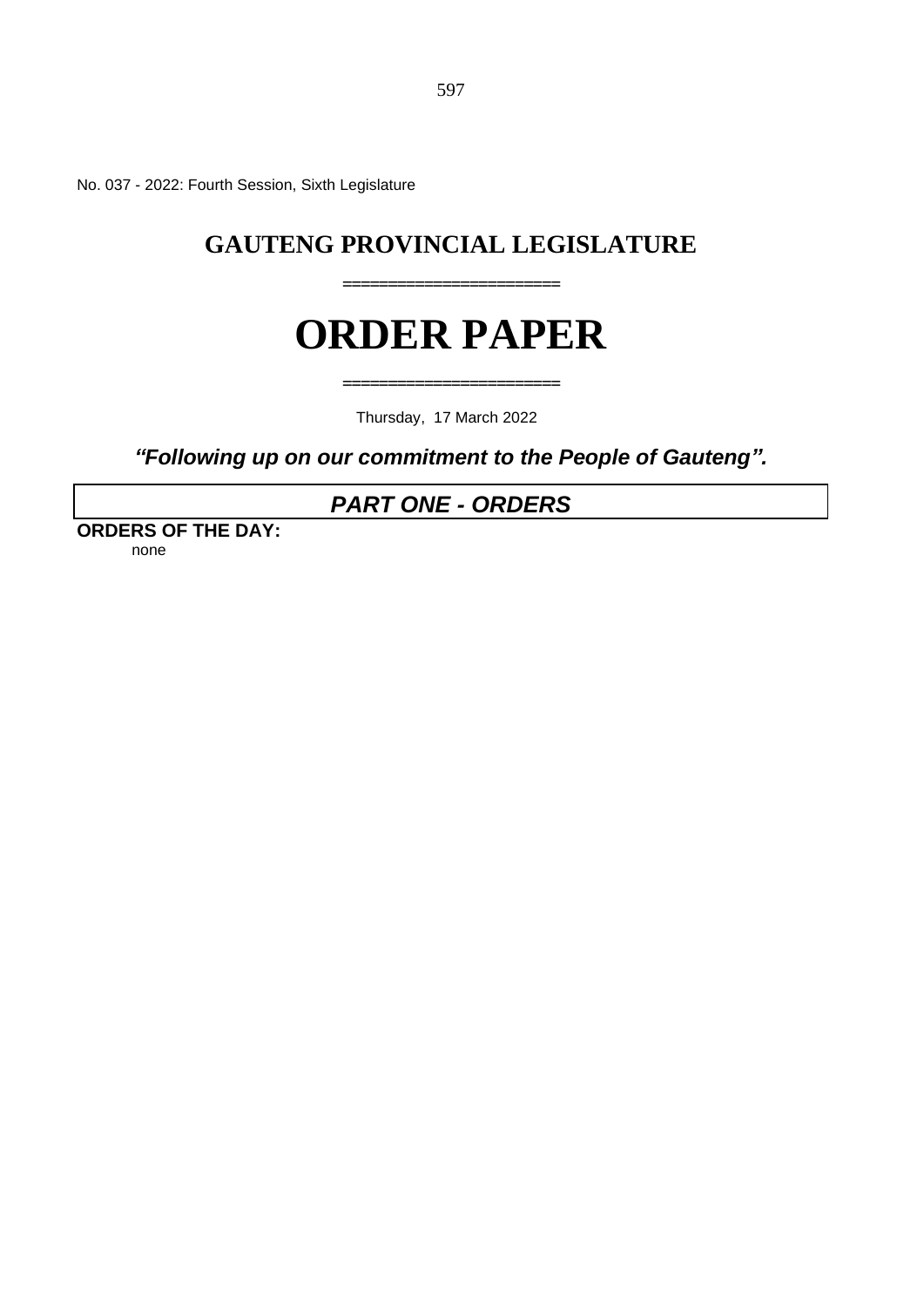### **ORDERS:**

- 1. Standing Committee for the Scrutiny of Subordinate Legislation's Fourth Quarterly Performance Report for the 2020/2021 financial year. *[Announcements, Tabling and Committee Reports No. …, Page No. …, Item 1]* Chairperson: Hon. D K Adams
- 2. Committee Report of the Ad-Hoc Committee on the Recruitment of the Integrity Commissioner. *[Announcements, Tabling and Committee Reports No. …, Page No. …, Item 1]*

Chairperson: Hon. N Mhlakaza-Manamela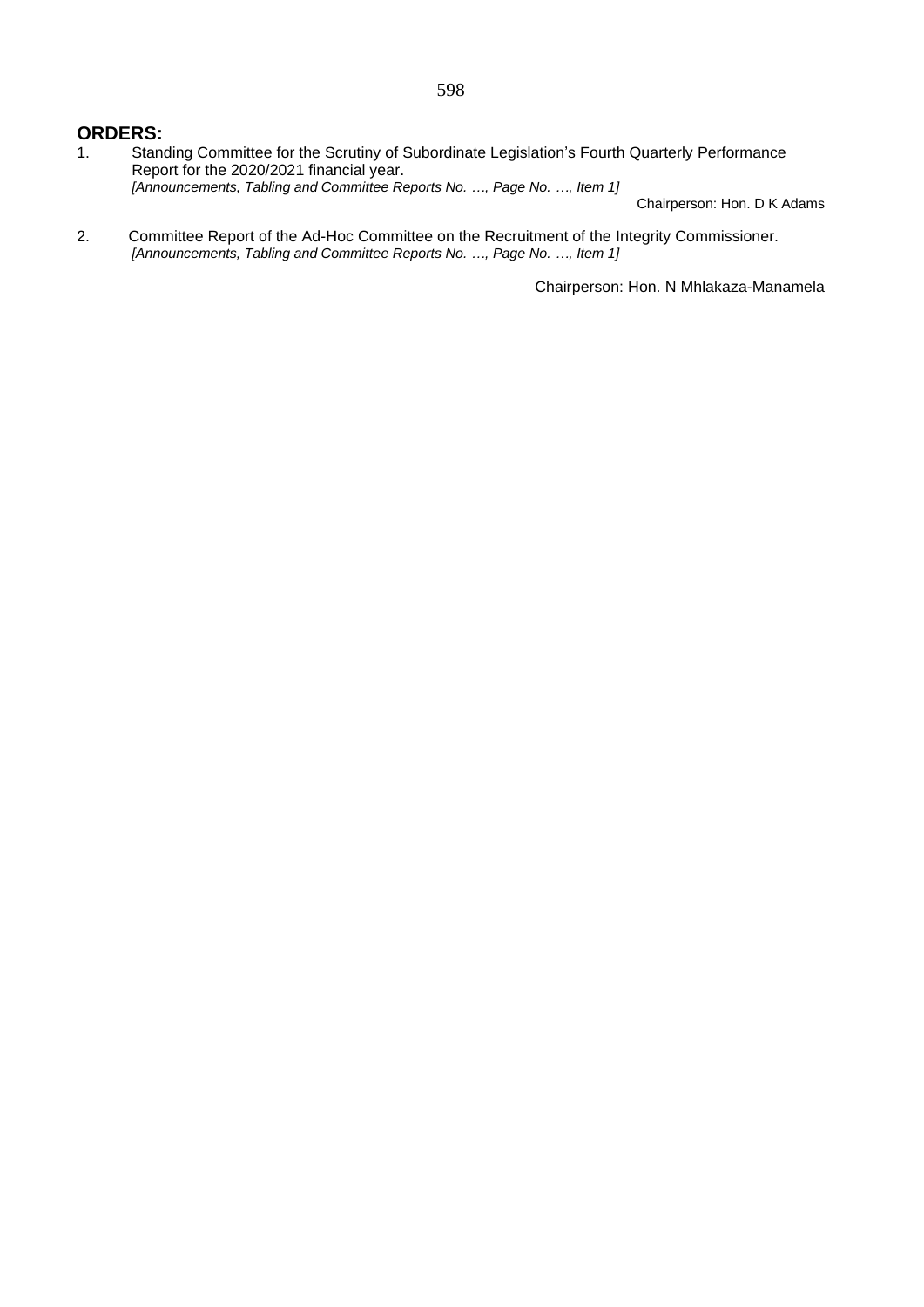599

# *NCOP BILLS & PAPERS*

# **MATTERS FOR PRIORITISATION BY PROGRAMMING COMMITTEE** [i.t.o. Rule 235(1)] none

**REFERRED TO COMMITTEES** [i.t.o. Rule 232(1)]

### *ECONOMIC DEVELOPMENT, ENVIRONMENT, AGRICULTURE AND RURAL DEVELOPMENT:*

none

# *CO-OPERATIVE GOVERNANCE, TRADITIONAL AFFAIRS AND HUMAN SETTLEMENTS:*

1. Local Government: Municipal Systems Amendment Bill *[B2D-2019]*

### *FINANCE:*

none

### *HEALTH:*

none

#### *OVERSIGHT COMMITTEE ON THE PREMIER'S OFFICE & THE LEGISLATURE:* none

### *ROADS AND TRANSPORT:*

none

### *SOCIAL DEVELOPMENT:*

none

# *SPORT, RECREATION, ARTS AND CULTURE:*

none

# **SECTION 74/76 BILLS NOT FINALISED BY NATIONAL PARLIAMENT**

none

### **RETURNED FOR PROVINCIAL VOTE**

none

# *PROVINCIAL BILLS*

# **BILLS APPROVED BY THE EXECUTIVE COUNCIL**

none

### **MEMBER'S BILLS AWAITING PUBLICATION**

none

# **BILLS PUBLISHED BEFORE INTRODUCTION**

1. Gauteng Provincial Laws General Amendment Bill *[G007-2020]*

# **BILLS INTRODUCED IN THE HOUSE**

- 1. Gauteng Community Safety Oversight Bill *[G003-2020]*
- 2. Gauteng Township Economic Development Bill *[G003-2021]*
- 3. Gauteng Provincial Appropriation Bill *[G001-2022]* for 2022/23 FY
- 4. Gauteng Provincial Second Adjustment Appropriation Bill *[G002-2022]* for 2021/22 FY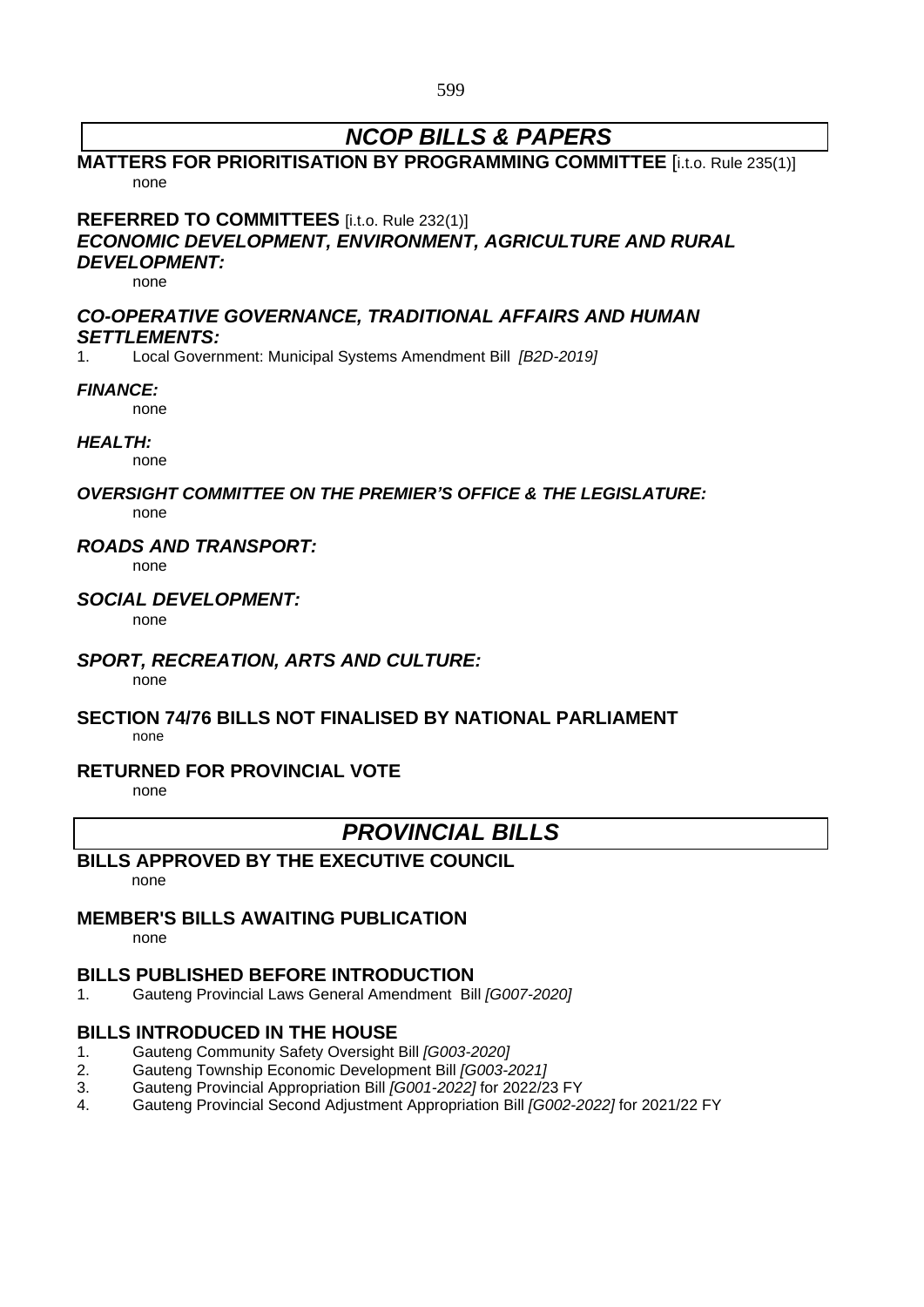### 600

# *PROVINCIAL BILLS (Cont.)*

# **BILLS REFERRED TO COMMITTEES**

### *COMMUNITY SAFETY:*

1. Vote 10 - Gauteng Provincial Appropriation Bill *[G001-2022]*

### *ECONOMIC DEVELOPMENT, ENVIRONMENT, AGRICULTURE AND RURAL DEVELOPMENT:*

- 1. Gauteng Township Economic Development Bill *[G003-2021]*
- 2. Vote 3 Gauteng Provincial Appropriation Bill *[G001-2022]*
- 3. Vote 11 Gauteng Provincial Appropriation Bill *[G001-2022]*

### *EDUCATION:*

1. Vote 5 - Gauteng Provincial Appropriation Bill *[G001-2022]*

### *FINANCE*

- 1. Vote 13 Gauteng Provincial Appropriation Bill *[G001-2022]*
- 2. Vote 14 Gauteng Provincial Appropriation Bill *[G001-2022]*
- 3. Gauteng Provincial Second Adjustment Appropriation Bill *[G002-2022]* for 2021/22 FY

### *HEALTH:*

1. Vote 4 - Gauteng Provincial Appropriation Bill *[G001-2022]*

### *INFRASTRUCTURE DEVELOPMENT:*

1. Vote 15 - Gauteng Provincial Appropriation Bill *[G001-2022]*

### *COOPERATIVE GOVERNANCE, TRADITIONAL AFFAIRS & HUMAN SETTLEMENTS:*

- 1. Vote 7 Gauteng Provincial Appropriation Bill *[G001-2022]*
- 2. Vote 8 Gauteng Provincial Appropriation Bill *[G001-2022]*

### *ROADS & TRANSPORT:*

1. Vote 9 - Gauteng Provincial Appropriation Bill *[G001-2022]*

### *SOCIAL DEVELOPMENT:*

1. Vote 6 - Gauteng Provincial Appropriation Bill *[G001-2022]*

### *SPORT, ARTS, CULTURE & RECREATION:*

1. Vote 12 - Gauteng Provincial Appropriation Bill *[G001-2022]*

### *SCRUTINY OF SUBORDINATE LEGISLATION:*

1. Gauteng Community Safety Oversight Bill *[G003-2020]*

### *PUBLIC ACCOUNTS:*

none

### *OVERSIGHT COMMITTEE ON THE PREMIER'S OFFICE & THE LEGISLATURE:*

- 1. Vote 1 Gauteng Provincial Appropriation Bill *[G001-2022]*
- 2. Vote 2 Gauteng Provincial Appropriation Bill *[G001-2022]*

### **NEGOTIATING MANDATES ON NCOP BILLS**

none

### **AMENDMENTS TO BILLS**

none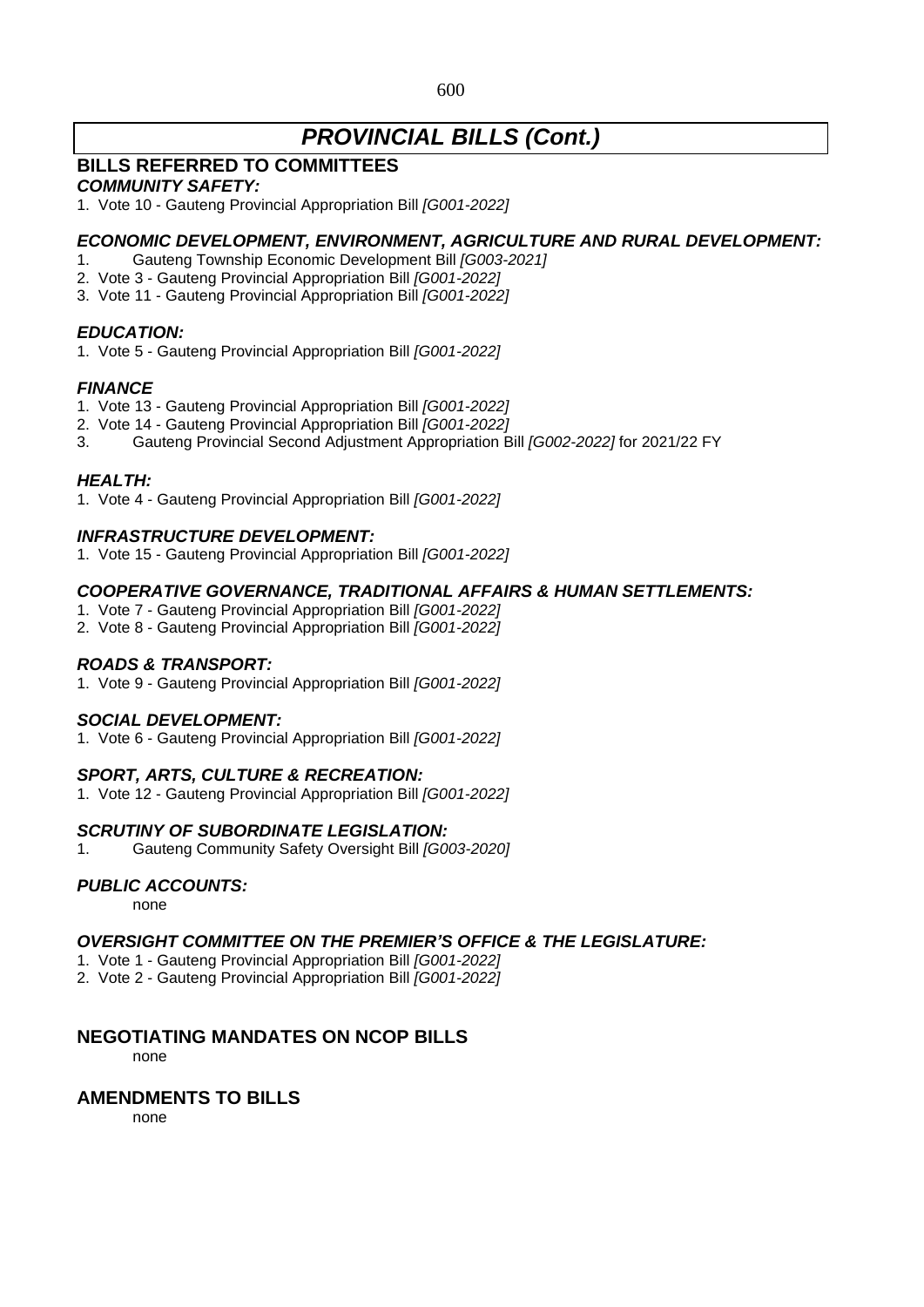1. Published Road Traffic Management Corporation Regulations, 2022 i.t.o Section 48(4) of the Road Traffic Management Act, 1999 (Act No. 20 of 1999) *[Announcements, Tabling and Committee Reports No. 36, Page No. 73, Item 1]* 2. Amendment to the Road Traffic Regulations, 2001 i.t.o Section 25(g) and (h) of the Gauteng Road Traffic Act, 1997 (Act No. 10 of 1997) *[Announcements, Tabling and Committee Reports No. 59, Page No. 123, Item 1]*

3. Gauteng Gambling Amendment Regulations, 2022 on increment of Annual Fees i.t.o. Section 84 of the Gauteng Gambling Act, 1995 (Act No.4 of 1995) *[Announcements, Tabling and Committee Reports No. 66, Page No. 141, Item 1]*

# *PETITIONS*

- 1. Refusal to provide Services: Sedibeng PP01A/05/21 CS
- 2. Improper utilization of Heritage site: Sharpeville PP02A/05/21 SACR
- 3. Lack of Electricity: Evaton West: PP04A/05/21/LO
- 4. Provision of Service and Relocation of Tshepiso community: PP05A/05/21/LO
- 5. Request for a replacement of asbestos roofs Rietfontein: PP06A/05/21/LO-HS
- 6. Provision of water Rietfontein: PP07A/05/21/LO-HS
- 7. Installation of Traffic Lights: Olifants and Plantation Road: PPO8A/05/21/LO-RT
- 8. Lack of a Storm water drainage System Etwatwa: PP09A/05/21/LO
- 9. Tarred Roads Etwatwa: PP10A/05/21/LO
- 10. Inadequate Services: Etwatwa Ext 34 PP11A/05/21/LO
- 11. Request for a clinic Reitspruit: PP12A/05/21/LO
- 12. Relocation of Boitumelo Residents: Sedibeng PP013A/06/21/LO-HS
- 13. Request for Housing Development Project: Loftus Tshwane PP14A/06/21/LO-HS
- 14. Building of a Police station: Boiphelong PP15A/06/21/CS
- 15. Request for Intervention: Orange Farm PP18A/06/21/LO
- 16. Request for assistance: Erf 577 and 587 North Evaton PP20A/06/21/LO
- 17. Request for Land: Funding and Training: TRFC PP16A/06/21/ARD-EC
- 18. Installation of Smart Meters Powerville Park PP21A/06/21/LO
- 19. Request for a Lease agreement: Xola Sizwe Youth Development Organisation PP22A/06/21/LO
- 20. Proclamation of Land: Evaton West PP23A/06/21/LO
- 21. Outstanding Payment: Sterkfontein cemetery Ablution Blocks and Septic Tank:PP24A/06/21/LO West Rand
- 22. Interruption of water supply: Evaton North PP25A/06/21/LO
- 23. Proclamation of Land: Chris Hani PP26A/06/21/LO
- 24. Noise Nuisance: Cullinan PP27BA/06/21/EC
- 25. Missing Person: Tshwane PP28A/06/21/CS
- 26. Request for Employment: Department of Health PP29A/06/21/HE-LO
- 27. Request for Clinic: Ward 11 Tshepiso PP30A/06/21/LO HE
- 28. Allocation of RDP House: PP31A/06/21/LO-HS Ekurhuleni

# *REPORTS REFERRED TO COMMITTEES*

### *COMMUNITY SAFETY:*

- 1*.* Department of Community Safety Strategic Plan for the 2020-2025 financial years.
- *[Announcements, Tablings and Committee Reports No. 62, Page No. 129]*
- 2*.* Department of Community Safety Annual Performance Plan for the 2021-2022 financial year. *[Announcements, Tablings and Committee Reports No. 62, Page No.133]*
- 3. Department of Community Safety Revised Annual Performance Plan for the 2021-2022 financial year. *[Announcements, Tablings and Committee Reports No. 299, Page No.605]*
- 4. Department of Community Safety Third Quarterly Performance Report for the 2021-2022 financial year. *[Announcements, Tablings and Committee Reports No. 19, Page No.37]*
- 5. Department of Community Safety Annual Performance Plan for the 2022-2023 financial year. *[Announcements, Tablings and Committee Reports No. 60, Page No.125]*
- 6. Department of Community Safety Amended Strategic Plan for the 2020-2025 financial years. *[Announcements, Tablings and Committee Reports No. 61, Page No.127]*

*SUB-ORDINATE LEGISLATION*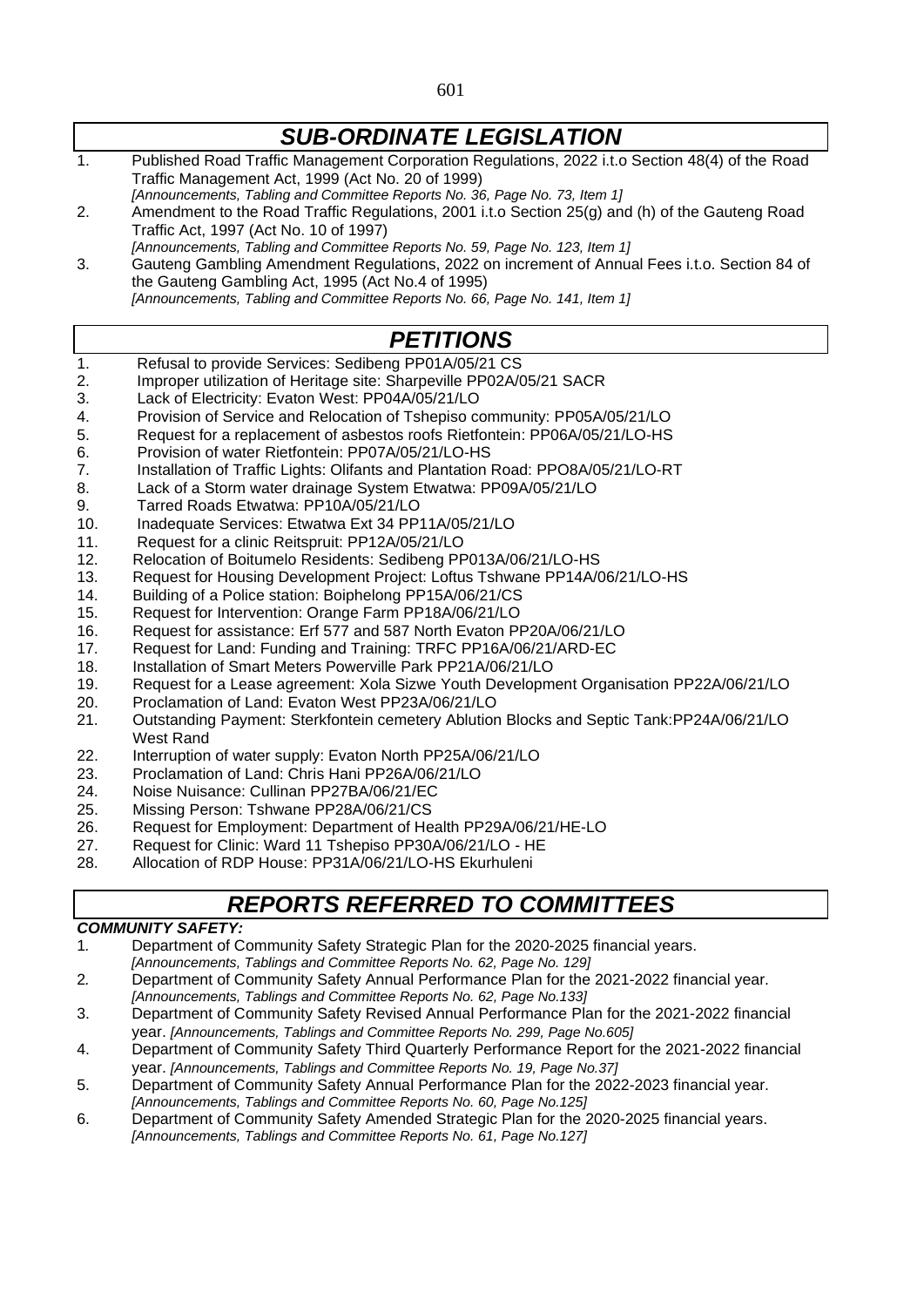| <b>CO-OPERATIVE GOVERNANCE, TRADITIONAL AFFAIRS AND HUMAN SETTLEMENTS:</b> |                                                                                                                                                               |
|----------------------------------------------------------------------------|---------------------------------------------------------------------------------------------------------------------------------------------------------------|
| 1.                                                                         | Department of Co-operative Governance and Traditional Affairs Strategic Plan for the 2020-2025                                                                |
|                                                                            | financial years. [Announcements, Tablings and Committee Reports No 84, Page No 173]                                                                           |
| 2.                                                                         | Department of Human Settlements Strategic Plan for the 2020-25 financial year.                                                                                |
|                                                                            | [Announcements, Tablings and Committee Reports No 86, Page No. 177]                                                                                           |
| 3.                                                                         | Westrand District Municipality progress report on the implementation of the Financial Recovery Plan                                                           |
|                                                                            | for July 2020. [Announcements, Tablings and Committee Reports No 203, Page No. 417]                                                                           |
| 4.                                                                         | Westrand District Municipality progress report on the implementation of the Financial Recovery Plan                                                           |
|                                                                            | for October 2020. [Announcements, Tablings and Committee Reports No 312, Page No. 635]                                                                        |
| 5.                                                                         | Westrand District Municipality progress report on the implementation of the Financial Recovery Plan                                                           |
|                                                                            | for January 2021. [Announcements, Tablings and Committee Reports No 21, Page No. 43]                                                                          |
| 6.                                                                         | Emfuleni Local Municipality Quarter 1, Quarter 2 and Mid-Year Budget Performance reports for                                                                  |
|                                                                            | 2020/2021 financial year. [Announcements, Tablings and Committee Reports No 35, Page No. 73]                                                                  |
| 7.                                                                         | Department of Co-operative Governance and Traditional Affairs Annual Performance Plan for the                                                                 |
|                                                                            | 2021-2022 financial year. [Announcements, Tablings and Committee Reports No. 48, Page No. 105]                                                                |
| 8.                                                                         | Department of Human Settlements Annual Performance Plan for the 2021-2022 financial year.                                                                     |
|                                                                            | [Announcements, Tablings and Committee Reports No. 49, Page No. 107]                                                                                          |
| 9.                                                                         | Gauteng Partnership Fund Annual Performance Plan for the 2021-22 financial year.                                                                              |
|                                                                            | [Announcements, Tablings and Committee Reports No. 50, Page No. 109]                                                                                          |
| 10.                                                                        | Gauteng Partnership Fund Strategic Plan for the 2020-21 - 2024/2025 financial years.                                                                          |
|                                                                            | [Announcements, Tablings and Committee Reports No. 51, Page No. 111]                                                                                          |
| 11.                                                                        | Westrand District Municipality progress report on the implementation of the Financial Recovery Plan                                                           |
|                                                                            | for March 2021. [Announcements, Tablings and Committee Reports No. 61, Page No. 131]                                                                          |
| 12.                                                                        | Westrand District Municipality progress report on the implementation of the Financial Recovery Plan                                                           |
|                                                                            | for April 2021. [Announcements, Tablings and Committee Reports No. 152, Page No. 313]                                                                         |
| 13.                                                                        | Westrand District Municipality progress report on the implementation of the Financial Recovery Plan                                                           |
|                                                                            | for May 2021. [Announcements, Tablings and Committee Reports No. 181, Page No. 371]                                                                           |
| 14.                                                                        | Westrand District Municipality progress report on the implementation of the Financial Recovery Plan                                                           |
|                                                                            | for June 2021. [Announcements, Tablings and Committee Reports No. 205, Page No. 419]                                                                          |
| 15.                                                                        | Consolidated Municipal Annual Performance Report for the 2019-2020 financial year i.t.o. Section                                                              |
|                                                                            | 47 of MSA. [Announcements, Tablings and Committee Reports No. 251, Page No. 511]                                                                              |
| 16.                                                                        | Midvaal Local Municipality Annual Performance Report for the 2020/21 financial year.<br>[Announcements, Tablings and Committee Reports No. 277, Page No. 563] |
| 17.                                                                        | Westrand District Municipality progress report on the implementation of the Financial Recovery Plan                                                           |
|                                                                            | for November 2021. [Announcements, Tablings and Committee Reports No. 364, Page No. 735]                                                                      |
| 18.                                                                        | Department of Human Settlements Revised Annual Performance Plan for the 2021-2022 financial                                                                   |
|                                                                            | year. [Announcements, Tablings and Committee Reports No. 433, Page No. 873]                                                                                   |
| 19.                                                                        | Department of Human Settlements Adjusted Annual Performance Plan for the 2021-2022 financial                                                                  |
|                                                                            | year. [Announcements, Tablings and Committee Reports No. 4, Page No. 7]                                                                                       |
| 20.                                                                        | Department of Co-operative Governance and Traditional Affairs Third Quarterly Performance Report                                                              |
|                                                                            | for the 2021-2022 financial year. [Announcements, Tablings and Committee Reports No. 11, Page No. 21]                                                         |
| 21.                                                                        | Department of Human Settlements Third Quarterly Performance Report for the 2021-2022 financial                                                                |
|                                                                            | year. [Announcements, Tablings and Committee Reports No. 12, Page No. 23]                                                                                     |
| 22.                                                                        | Midvaal Local Municipality Annual Report for the 2020/21 financial year.                                                                                      |
|                                                                            | [Announcements, Tablings and Committee Reports No. 26, Page No. 51]                                                                                           |
| 23.                                                                        | Midvaal Local Municipality Annual Financial Statements for the 2020/21 financial year.                                                                        |
|                                                                            | [Announcements, Tablings and Committee Reports No. 27, Page No. 53]                                                                                           |
| 24.                                                                        | Midvaal Local Municipality Annual Performance Report for the 2020/21 financial year.                                                                          |
|                                                                            | [Announcements, Tablings and Committee Reports No. 28, Page No. 55]                                                                                           |
| 25.                                                                        | Department of Co-operative Governance and Traditional Affairs Annual Performance Plan for the                                                                 |
|                                                                            | 2022-2023 financial year. [Announcements, Tablings and Committee Reports No. 42, Page No. 85]                                                                 |
| 26.                                                                        | Department of Human Settlements Annual Performance Plan for the 2022-2023 financial year.                                                                     |
|                                                                            | [Announcements, Tablings and Committee Reports No. 43, Page No. 87]                                                                                           |
| 27.                                                                        | Gauteng Partnership Fund Annual Performance Plan for the 2022-23 financial year.                                                                              |
|                                                                            | [Announcements, Tablings and Committee Reports No. 68, Page No. 145]                                                                                          |
| 28.                                                                        | Gauteng Partnership Fund Revised Strategic Plan for the 2020-25 financial years.                                                                              |
|                                                                            | [Announcements, Tablings and Committee Reports No. 69, Page No. 147]                                                                                          |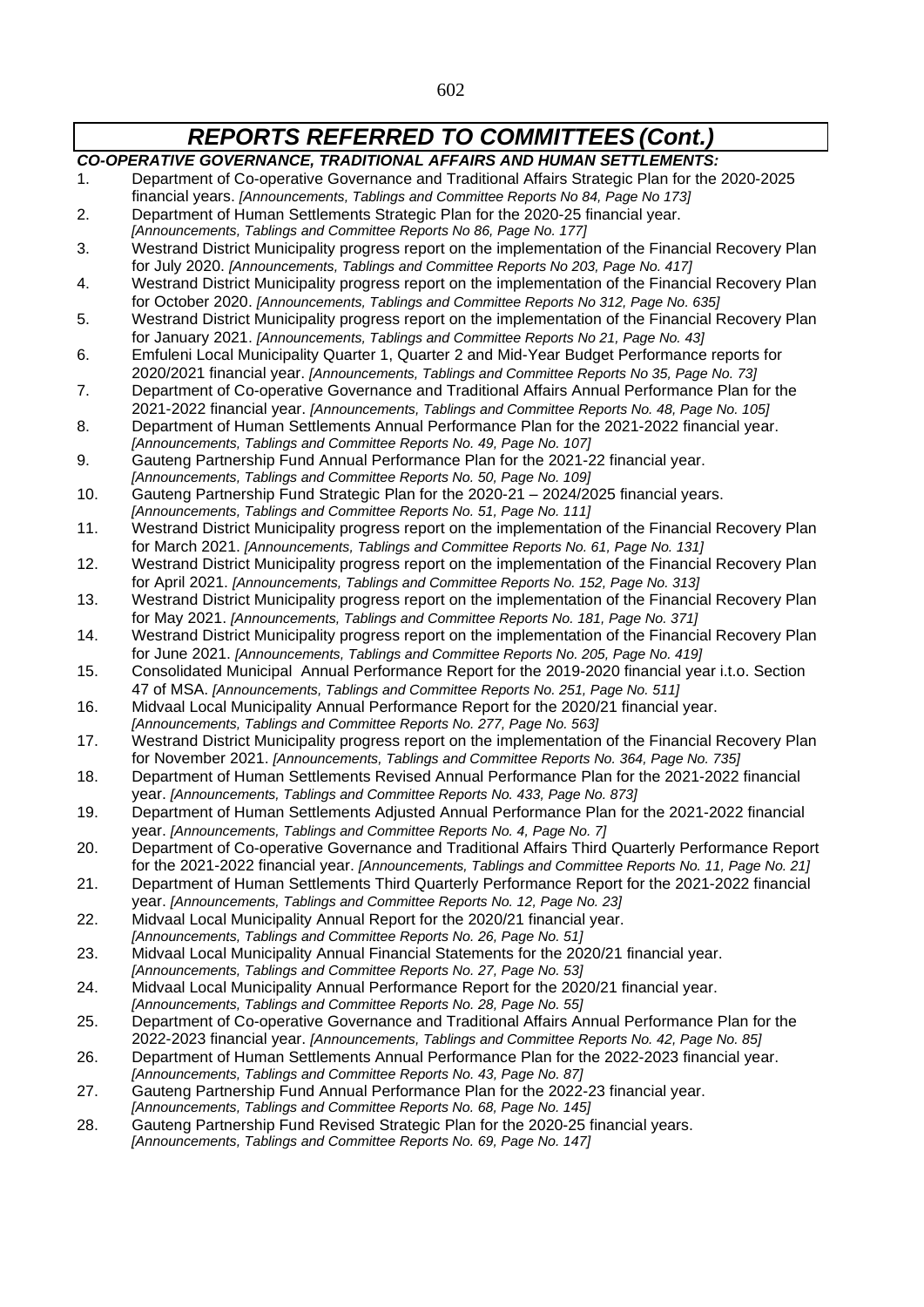603

# *REPORTS REFERRED TO COMMITTEES (Cont.)*

*ECONOMIC DEVELOPMENT, ENVIRONMENT, AGRICULTURE AND RURAL DEVELOPMENT:* 1. Department of Agriculture and Rural Development Strategic Plan for the 2020-2025 financial year. *[Announcements, Tablings and Committee Reports No 52, Page No.109]* 2. Department of Economic Development Strategic Plan for the 2020-2025 financial years. *[Announcements, Tablings and Committee Reports No 72, Page No.149]* 3. Gauteng Growth and Development Agency (GGDA)) Strategic Plan for the 2020-2025 financial years. *[Announcements, Tablings and Committee Reports No 74, Page No.153]* 4. Gauteng Tourism Authority Strategic Plan for the 2020-2025 financial year. *[Announcements, Tablings and Committee Reports No 76, Page No.157]* 5. Gauteng Gambling Board (GGB) Strategic Plan for the 2020-2025 financial years. *[Announcements, Tablings and Committee Reports No 78, Page No.161]* 6. Gauteng Enterprise Propeller (GEP) Strategic Plan for the 2020-2025 financial years. *[Announcements, Tablings and Committee Reports No 80, Page No.165]* 7. Cradle of Humankind World Heritage Site and Dinokeng Projects Strategic Plan for the 2020-2025 financial years. *[Announcements, Tablings and Committee Reports No 82, Page No.169]* 8. Gauteng Enterprise Propeller (GEP) Revised Strategic Plan for the 2020-2025 financial years. *[Announcements, Tablings and Committee Reports No 223, Page No.457]* 9. Gauteng Gambling Board (GGB) Revised Strategic Plan for the 2020-2025 financial years. *[Announcements, Tablings and Committee Reports No 225, Page No.461]* 10. Gauteng Tourism Authority Revised Strategic Plan for the 2020-2025 financial year. *[Announcements, Tablings and Committee Reports No 227, Page No.465]* 11. Cradle of Humankind World Heritage Site and Dinokeng Projects Revised Strategic Plan for the 2020-2025 financial years. *[Announcements, Tablings and Committee Reports No 229, Page No.469]* 12. Department of Agriculture and Rural Development Annual Performance Plan for the 2021-2022 financial year. *[Announcements, Tablings and Committee Reports No. 63, Page No.135]* 13. Department of Economic Development Annual Performance Plan for the 2021-2022 financial year. *[Announcements, Tablings and Committee Reports No. 65, Page No.139]* 14. Gauteng Growth and Development Agency (GGDA) Annual Performance Plan for the 2021-2022 financial years. *[Announcements, Tablings and Committee Reports No. 146, Page No.301]* 15. Gauteng Tourism Authority Annual Performance Plan for the 2021-2022 financial year. *[Announcements, Tablings and Committee Reports No. 149, Page No.307]* 16. Gauteng Gambling Board (GGB) Annual Performance Plan for the 2021-2022 financial years. *[Announcements, Tablings and Committee Reports No. 148, Page No.305]* 17. Gauteng Enterprise Propeller (GEP) Annual Performance Plan for the 2021-2022 financial year. *[Announcements, Tablings and Committee Reports No. 150, Page No.309]* 18. Cradle of Humankind World Heritage Site and Dinokeng Projects Annual Performance Plan for the 2021-2022 financial year. *[Announcements, Tablings and Committee Reports No. 145, Page No.299]* 19. Gauteng Tourism Authority Revised Annual Performance Plan for 2021/22 financial year. *[Announcements, Tablings and Committee Reports No. 294, Page No. 595]* 20. Department of Economic Development Revised Annual Performance Plan for the 2021-2022 financial year. *[Announcements, Tablings and Committee Reports No. 295, Page No.597]* 21. Gauteng Enterprise Propeller (GEP) Revised Annual Performance Plan for the 2021-2022 financial year. *[Announcements, Tablings and Committee Reports No. 296, Page No.599]* 22. Gauteng Gambling Board (GGB) Revised Annual Performance Plan for the 2021-2022 financial years. *[Announcements, Tablings and Committee Reports No. 297, Page No.601]* 23. Gauteng Growth and Development Agency (GGDA) Revised Annual Performance Plan for the 2021- 2022 financial years. *[Announcements, Tablings and Committee Reports No. 298, Page No.603]* 24. Department of Economic Development Third Quarterly Performance Report for the 2021-2022 financial year. *[Announcements, Tablings and Committee Reports No. 5, Page No.9]* 25. Cradle of Humankind World Heritage Site and Dinokeng Third Quarterly Performance Report for the 2021-2022 financial year. *[Announcements, Tablings and Committee Reports No. 6, Page No.11]* 26. Gauteng Enterprise Propeller (GEP) Third Quarterly Performance Report for the 2021-2022 financial year. *[Announcements, Tablings and Committee Reports No. 7, Page No.13]* 27. Gauteng Gambling Board (GGB) Third Quarterly Performance Report for the 2021-2022 financial years. *[Announcements, Tablings and Committee Reports No. 8, Page No.15]* 28. Gauteng Growth and Development Agency (GGDA) Third Quarterly Performance Report for the 2021-2022 financial years. *[Announcements, Tablings and Committee Reports No. 9, Page No.17]*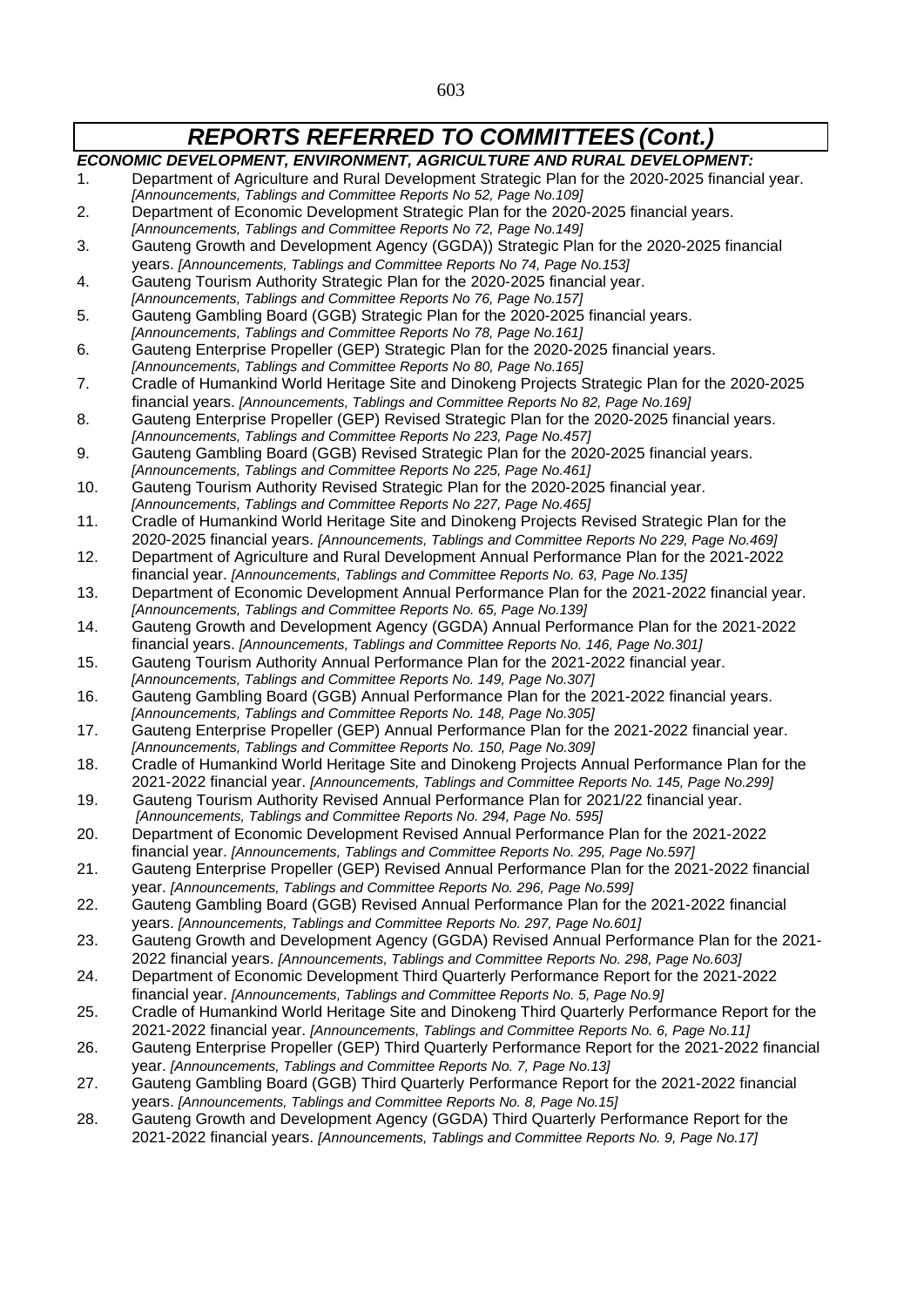# *ECONOMIC DEVELOPMENT, ENVIRONMENT, AGRICULTURE AND RURAL DEVELOPMENT:*

- 29. Gauteng Tourism Authority Third Quarterly Performance Report for 2021/22 financial year. *[Announcements, Tablings and Committee Reports No. 10, Page No. 19]*
- 30. Department of Agriculture and Rural Development Third Quarterly Performance Report for the 2021- 2022 financial year. *[Announcements, Tablings and Committee Reports No. 21, Page No.41]*
- 31. Department of Economic Development Annual Performance Plan for the 2022-2023 financial year. *[Announcements, Tablings and Committee Reports No.47, Page No.95]*
- 32. Cradle of Humankind World Heritage Site and Dinokeng Annual Performance Plan for the 2022-2023 financial year. *[Announcements, Tablings and Committee Reports No. 48, Page No.97]*
- 33. Gauteng Gambling Board (GGB) Annual Performance Plan for the 2022-2023 financial year. *[Announcements, Tablings and Committee Reports No. 49, Page No.99]*
- 34. Gauteng Enterprise Propeller (GEP) Annual Performance Plan for the 2022-2023 financial year. *[Announcements, Tablings and Committee Reports No. 50, Page No.101]*
- 35. Department of Agriculture and Rural Development Annual Performance Plan for the 2022-2023 financial year. *[Announcements, Tablings and Committee Reports No. 51, Page No.103]*
- 36. Gauteng Tourism Authority (GTA) Annual Performance Plan for 2022-23 financial year. *[Announcements, Tablings and Committee Reports No. 52, Page No. 105]*

### *EDUCATION:*

- 1. Department of Education Strategic Plan for the 2020-2025 financial year. *[Announcements, Tablings and Committee Reports No. 49, Page No. 103]*
- 2. Department of Education Revised Strategic Plan for the 2020-2025 financial years.
- *[Announcements, Tablings and Committee Reports No. 209, Page No. 429]*
- 3. Department of Education Annual Performance Plan for the 2021-2022 financial year. *[Announcements, Tablings and Committee Reports No 11, Page No. 23]*
- 4. Department of Education Revised Annual Performance Plan for the 2021-2022 financial year.
- *[Announcements, Tablings and Committee Reports No. 230, Page No. 867]* 5. Department of Education Third Quarterly Performance Report for the 2021-2022 financial year. *[Announcements, Tablings and Committee Reports No. 24, Page No. 47]*
- 6. Department of Education Annual Performance Plan for the 2022-2023 financial year. *[Announcements, Tablings and Committee Reports No. 64, Page No. 133]*

### *FINANCE:*

- 1. Department of e-Government Strategic Plan for the 2020-2025 financial years. *[Announcements, Tablings and Committee Reports No 56, Page No 117]*
- 2. Gauteng Provincial Treasury Strategic Plan for the 2020-2025 financial years. *[Announcements, Tablings and Committee Reports No. 58, Page No. 121]*
- 3. Gauteng Infrastructure Financing Agency Strategic Plan for the 2020-2025 financial years. *[Announcements, Tablings and Committee Reports No 60, Page No 125]*
- 4. Publication of the Municipal Consolidated Budget Statements for Quarter ended 31 December 2020 i.t.o. Section 71 of the Municipal Finance Management Act No. 56 of 2003.
- *[Announcements, Tablings and Committee Reports No. 30, Page No. 63]* 5. Gauteng Provincial Treasury Annual Performance Plan for the 2021-2022 financial year.
- *[Announcements, Tablings and Committee Reports No. 40, Page No. 89]*
- 6. Department of e-Government Annual Performance Plan for the 2021-2022 financial year. *[Announcements, Tablings and Committee Reports No. 44, Page No. 97]*
- 7. Gauteng Infrastructure Financing Agency Annual Performance Plan for the 2021-2022 financial years. *[Announcements, Tablings and Committee Reports No. 45, Page No. 99]*
- 8. Publication of the Municipal Consolidated Budget Statements for Quarter ended 31 March 2021 i.t.o. Section 71 of the Municipal Finance Management Act No. 56 of 2003. *[Announcements, Tablings and Committee Reports No. 182, Page No. 373]*
- 9. Financial and Fiscal Commission Annual Submission for the Division of Revenue for the 2022-2023 financial year. *[Announcements, Tablings and Committee Reports No. 44, Page No. 97]*
- 10. Department of e-Government Third Quarterly Performance Report for the 2021-2022 financial year. *[Announcements, Tablings and Committee Reports No. 16, Page No. 31]*
- 11. Gauteng Provincial Treasury Third Quarterly Performance Report for the 2021-2022 financial year. *[Announcements, Tablings and Committee Reports No. 17, Page No. 33]*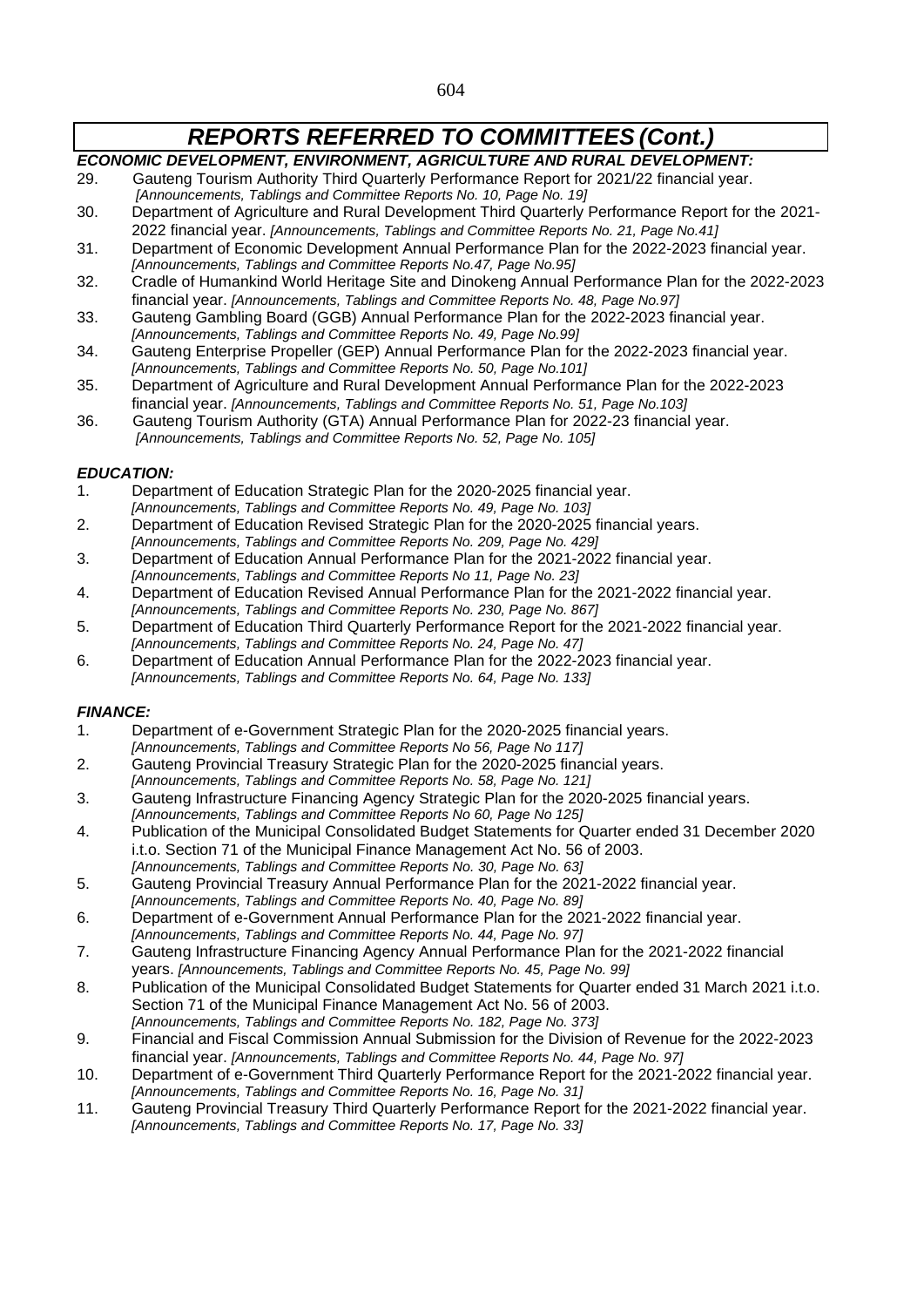### *FINANCE:*

- 12. Gauteng Infrastructure Financing Agency Third Quarterly Performance Report for the 2021-2022 financial years. *[Announcements, Tablings and Committee Reports No. 18, Page No. 35]*
- 13. Gauteng Provincial Government State of Finances Third Quarterly Report for the 2021-2022 financial year. *[Announcements, Tablings and Committee Reports No. 34, Page No. 69]*
- 14. Department of e-Government Annual Performance Plan for the 2022-2023 financial year. *[Announcements, Tablings and Committee Reports No. 44, Page No. 89]*
- 15. Gauteng Provincial Treasury Annual Performance Plan for the 2022-2023 financial year. *[Announcements, Tablings and Committee Reports No. 45, Page No. 91]*
- 16. Gauteng Infrastructure Financing Agency Annual Performance Plan for the 2022-2023 financial years. *[Announcements, Tablings and Committee Reports No. 46, Page No. 93]*

### *HEALTH:*

- 1. Department of Health Revised Annual Performance Plan for the 2021-22 financial year. *[Announcements, Tablings and Committee Reports No. 151, Page No. 311]*
- 2. Department of Health Amendments to the Annual Performance Plan for the 2021-22 financial year. *[Announcements, Tablings and Committee Reports No. 326, Page No. 659]*
- 3. Department of Health Third Quarterly Performance Report for the 2021-22 financial year. *[Announcements, Tablings and Committee Reports No. 13, Page No. 25]*
- 4. Department of Health Annual Performance Plan for the 2022-23 financial year. *[Announcements, Tablings and Committee Reports No. 38, Page No. 77]*

### *INFRASTRUCTURE DEVELOPMENT:*

- 1. Department of Infrastructure Development Strategic Plan including District Development Model Annexure A and D for the 2020-25 financial years.
- *[Announcements, Tablings and Committee Reports No. 88, Page No 181]* 2. Department of Infrastructure Development Annual Performance Plan Annexure D: District Development Model for the 2020-21 financial year.
- *[Announcements, Tablings and Committee Reports No. 219, Page No 449]* 3. Department of Infrastructure Development Annual Performance Plan for the 2021-2022 financial year. *[Announcements, Tablings and Committee Reports No. 03, Page No. 5]*
- 4. Department of Infrastructure Development Third Quarterly Performance Report for the 2021-2022 financial year. *[Announcements, Tablings and Committee Reports No. 25, Page No. 49]*
- 5. Department of Infrastructure Development Annual Performance Plan for the 2022-2023 financial year. *[Announcements, Tablings and Committee Reports No. 37, Page No. 75]*

### *OVERSIGHT COMMITTEE ON THE PREMIER'S OFFICE & THE LEGISLATURE:*

- 1. Gauteng Provincial Legislature Strategic Plan for the 6<sup>th</sup> Legislature 2020-2025 financial years.
- *[Announcements, Tablings and Committee Reports No 43, Page No.91]* 2. Office of the Premier's Five Year Strategic Plan for the 2020-2025 financial years.
- *[Announcements, Tablings and Committee Reports No 126, Page No.257]* 3. Special Report on delayed submission of the Auditor-General's Report on the Financial Statements of the Gauteng Provincial Legislature for the financial year ended 31 March 2020..
- *[Announcements, Tablings and Committee Reports No 283, Page No.577]* 4. Gauteng Provincial Legislature Annual Performance Plan for 2021-2022 financial year.
- *[Announcements, Tablings and Committee Reports No. 60, Page No.129]* 5. Office of the Premier's Annual Performance Plan for the 2021-2022 financial year.
- *[Announcements, Tablings and Committee Reports No. 144, Page No.297]*
- 6. Office of the Premier Revised Annual Performance Plan for the 2021/22 financial year. *[Announcements, Tablings and Committee Reports No. 302, Page No. 611]*
- 7. Office of the Premier Third Quarterly Performance Report for the 2021/22 financial year. *[Announcements, Tablings and Committee Reports No. 22, Page No. 43]*
- 8. Gauteng Provincial Legislature Third Quarterly Performance Report for 2021-2022 financial year. *[Announcements, Tablings and Committee Reports No. 23, Page No.45]*
- 9. Gauteng Provincial Legislature Annual Performance Plan for 2022-2023 financial year.
- *[Announcements, Tablings and Committee Reports No. 56, Page No.113]*
- 10. Office of the Premier Annual Performance Plan for the 2022-2023 financial year. *[Announcements, Tablings and Committee Reports No. 57, Page No. 115]*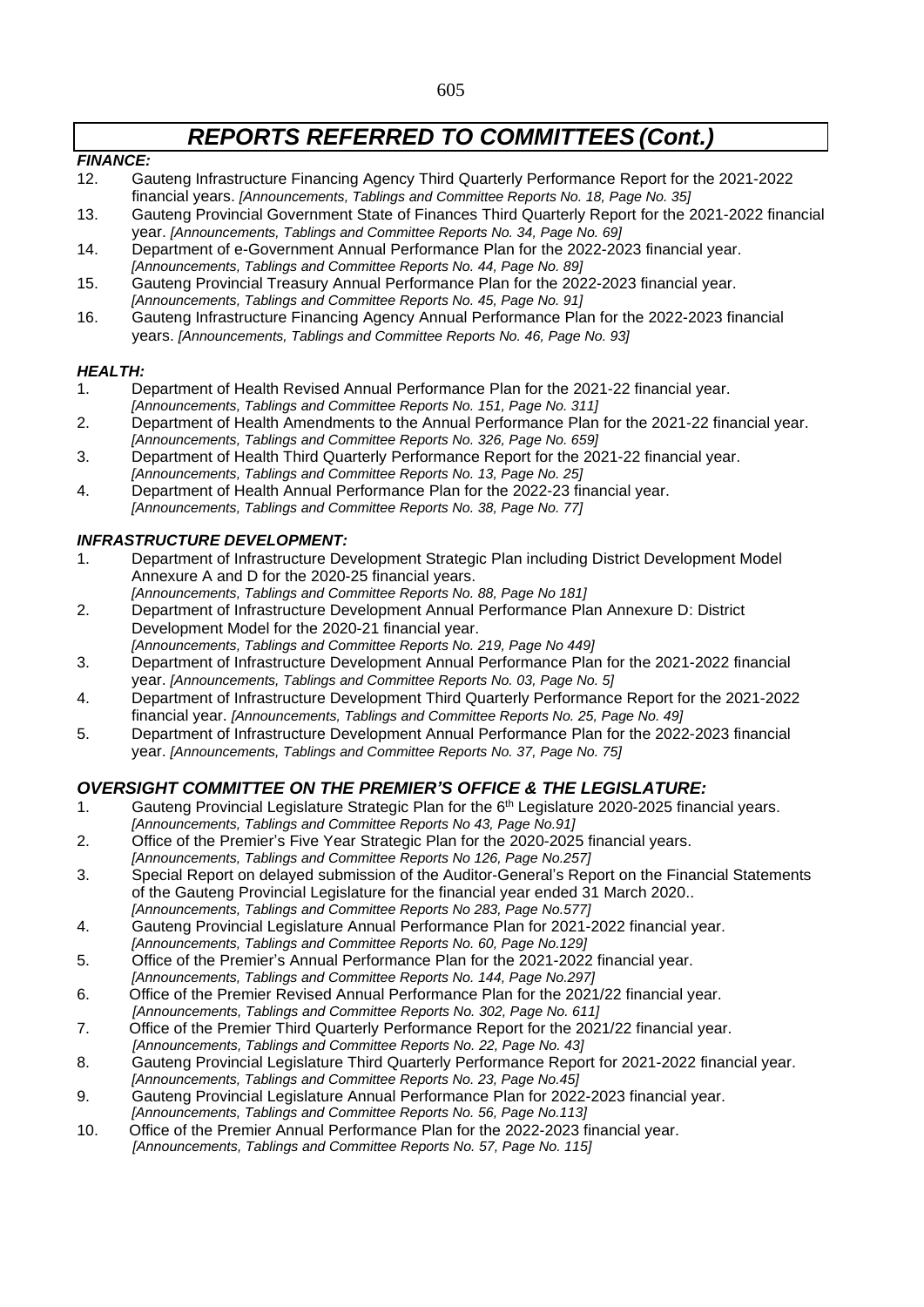### *PUBLIC ACCOUNTS:*

- 1. Public Service Commission Final Investigation Report into alleged appointment irregularities at Gauteng Department of Education.
- *[Announcements, Tablings and Committee Reports No 352, Page No.715]*
- 2. Auditor-General's Second Special Report on Financial Management of Government's Covid-19 initiatives. *[Announcements, Tablings and Committee Reports No. 31, Page No.65]*
- 3. Auditor-General's First Special Report on Financial Management of Government's Covid-19 initiatives. *[Announcements, Tablings and Committee Reports No. 32, Page No.67]*
- 4. Public Service Commission (PSC) Investigation Report into the Appointment of Dr Akindipe as the Head of Clinical Department of Psychiatry in Dr George Mukhari Academic Hospital, Department of Health in the Gauteng Province.
	- *[Announcements, Tablings and Committee Reports No. 327, Page No. 661]*
- 5. Auditor-General's Audit Report on the financial statements of vote 02: Gauteng Political Party Fund for the 2019/20 financial year. *[Announcements, Tablings and Committee Reports No. 431, Page No 869]*
- 6. Public Service Commission Annual Report for the 2020/2021 financial year. *[Announcements, Tablings and Committee Reports No 432, Page No.871]*
- **7. Five Public Service Commission's Reports i.t.o. Section 196(4) (e) read with Section 196(6) of the Constitution , 1996,** a) Report to the National Assembly in terms of Section 196(4)(e) of the Constitution, read with Section 196(6) – 01 April 2020 to 31 March 2021 b) Overview Report on Complaints Reported to the Public Service Commission during the 2020/2021 Financial Year – October 2021, c) Overview Report on Financial Misconduct for the 2020/2021 Financial Year – September 2021, Overview Report on the Implementation of the Financial Disclosure Framework for 2020/2021 Financial Year – September 2021, e) A review of the body of work conducted by the PSC in Departments of Health and key issues identified – November 2021

### *SOCIAL DEVELOPMENT:*

- 1. Department of Social Development Strategic Plan for the 2020-2025 financial year.
- *[Announcements, Tablings and Committee Reports No 90, Page No.185]*
- 2. Department of Social Development Annual Performance Plan for the 2021-2022 financial year. *[Announcements, Tablings and Committee Reports No. 41, Page No.91]*
- 3. Department of Social Development Third Quarterly Performance Report for the 2021-2022 financial year. *[Announcements, Tablings and Committee Reports No. 20, Page No.39]*

### *SPORT, RECREATION, ARTS AND CULTURE:*

- 1. Department of Sport, Arts, Culture and Recreation Strategic Plan for the 2020-2025 financial years. *[Announcements, Tablings and Committee Reports No. 64, Page No. 133]*
- 2. Gauteng Film Commission Five Year Strategic Plan for the 2020/21-2024/25 financial years.
- *[Announcements, Tablings and Committee Reports No. 94, Page No. 193]*
- 3. Department of Sport, Arts, Culture and Recreation Annual Performance Plan for the 2021-2022 financial year. *[Announcements, Tablings and Committee Reports No. 46, Page No. 101]*
- 4. Gauteng Film Commission Annual Performance Plan for the 2021-2022 financial year.
- *[Announcements, Tablings and Committee Reports No. 47, Page No. 103]*
- 5. Department of Sport, Arts, Culture and Recreation Revised Annual Performance Plan for the 2021- 2022 financial year. *[Announcements, Tablings and Committee Reports No. 147, Page No. 303]*
- 6. Department of Sport, Arts, Culture and Recreation Third Quarterly Performance Report for the 2021- 2022 financial year. *[Announcements, Tablings and Committee Reports No. 29, Page No. 57]*
- 7. Gauteng Film Commission Third Quarterly Performance Report for the 2021-2022 financial year. *[Announcements, Tablings and Committee Reports No. 30, Page No. 59]*
- 8. Department of Sport, Arts, Culture and Recreation Annual Performance Plan for the 2022-2023 financial year. *[Announcements, Tablings and Committee Reports No. 54, Page No. 109]*
- 9. Gauteng Film Commission Annual Performance Plan for the 2022-2023 financial year. *[Announcements, Tablings and Committee Reports No. 55, Page No. 111]*

### *ROADS AND TRANSPORT:*

1. Department of Roads and Transport Strategic Plan for the 2020-2025 financial years. *[Announcements, Tablings and Committee Reports No 66, Page No.137]*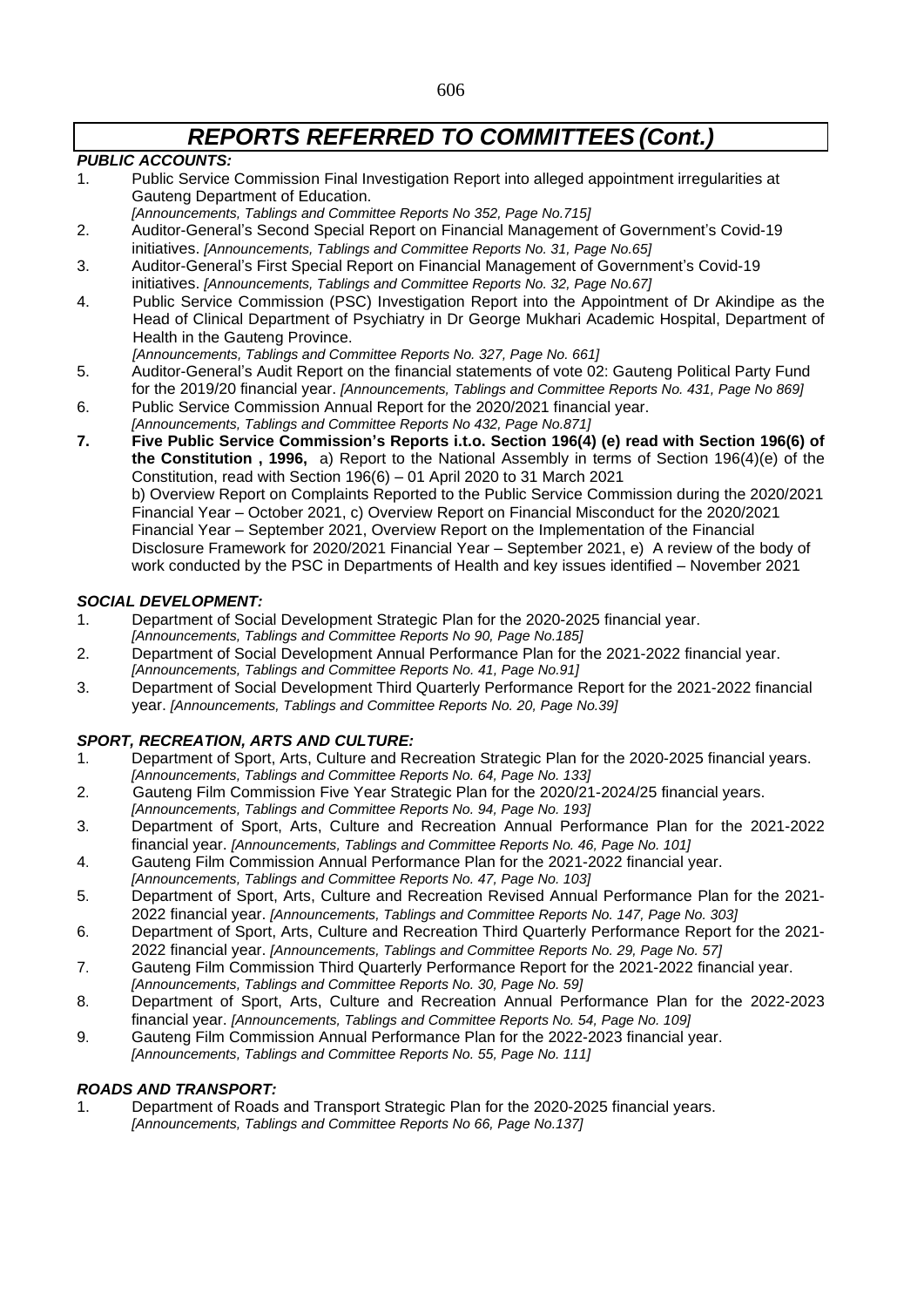### *ROADS AND TRANSPORT:*

- 2. Gautrain Management Agency Strategic Plan for the 2020-2025 financial years. *[Announcements, Tablings and Committee Reports No 68, Page No.141]*
- 3. G-FleeT Management Trading Entity Strategic Plan for the 2020-2025 financial years. *[Announcements, Tablings and Committee Reports No 70, Page No.145]*
- 4. Department of Roads and Transport Revised Strategic Plan for the 2020-2025 financial years. *[Announcements, Tablings and Committee Reports No 218, Page No.447]*
- 5. Department of Roads and Transport Annual Performance Plan for the 2021-2022 financial year. *[Announcements, Tablings and Committee Reports No 54, Page No.117]*
- 6. Gautrain Management Agency Annual Performance Plan for the 2021-2022 financial year. *[Announcements, Tablings and Committee Reports No 55, Page No.119]*
- 7. G-FleeT Management Trading Entity Annual Performance Plan for the 2021-2022 financial year. *[Announcements, Tablings and Committee Reports No 56, Page No.121]*
- 8. Gautrain Management Agency Strategic Plan for the 2022/23 to 2024/25 financial year. *[Announcements, Tablings and Committee Reports No. 307, Page No. 621]*
- 9. Gautrain Management Agency Annual Performance Plan for the 2022/23 financial year. *[Announcements, Tablings and Committee Reports No. 308, Page No. 623]*
- 10. Gautrain Management Agency SLA between MEC & GMA for the 2022/23 financial year. *[Announcements, Tablings and Committee Reports No. 309, Page No. 625]*
- 11. G-FleeT Management Trading Entity Revised Annual Performance Plan for the 2021-2022 financial year. *[Announcements, Tablings and Committee Reports No 2, Page No.3]*
- 12. G-FleeT Management Trading Entity Revised Strategic Plan for the 2020-2025 financial year. *[Announcements, Tablings and Committee Reports No 3, Page No.5]*
- 13. G-FleeT Management Third Quarterly Performance Report for the 2021-2022 financial year. *[Announcements, Tablings and Committee Reports No 14, Page No.27]*
- 14. Gautrain Management Agency Third Quarterly Performance Report for the 2021/2022 financial year. *[Announcements, Tablings and Committee Reports No. 15, Page No. 29]*
- 15. Department of Roads and Transport Third Quarterly Performance Report for the 2021-2022 financial year. *[Announcements, Tablings and Committee Reports No 31, Page No.61]*
- 16. Department of Roads and Transport Annual Performance Plan for the 2022-2023 financial year. *[Announcements, Tablings and Committee Reports No. 39, Page No.79]*
- 17. G-FleeT Management Annual Performance Plan for the 2022-2023 financial year. *[Announcements, Tablings and Committee Reports No 40, Page No.81]*
- 18. Gautrain Management Agency Annual Performance Plan for the 2022-2023 financial year. *[Announcements, Tablings and Committee Reports No. 41, Page No. 83]*

# *MOTIONS*

# **MATTERS FOR CONSIDERATION BY PROGRAMMING COMMITTEE**

none

# *QUESTIONS*

### **QUESTION WITHOUT NOTICE TO THE PREMIER** (i.t.o. Rule 138(5)

**For next Question Day**

none

# **PREMIER'S QUESTION TIME** (i.t.o. Rule 138)

(i.t.o. Rule 133(4) ( $\leftrightarrow$  Questions carried over from previous Question Day)

### **For next Question Day**

none

# **QUESTIONS FOR ORAL REPLY TO MEMBERS OF THE EXECUTIVE COUNCIL**

 $(i.t. o. Rule 134)$  ( $\leftrightarrow$  Questions carried over from previous Question Day)

**For next Question Day**

M Shackleton (DA) to ask the Member of the Executive Council for Community Safety *[4.PS004]* J B Bloom (DA) to ask the Member of the Executive Council for Health *[4.HL009]*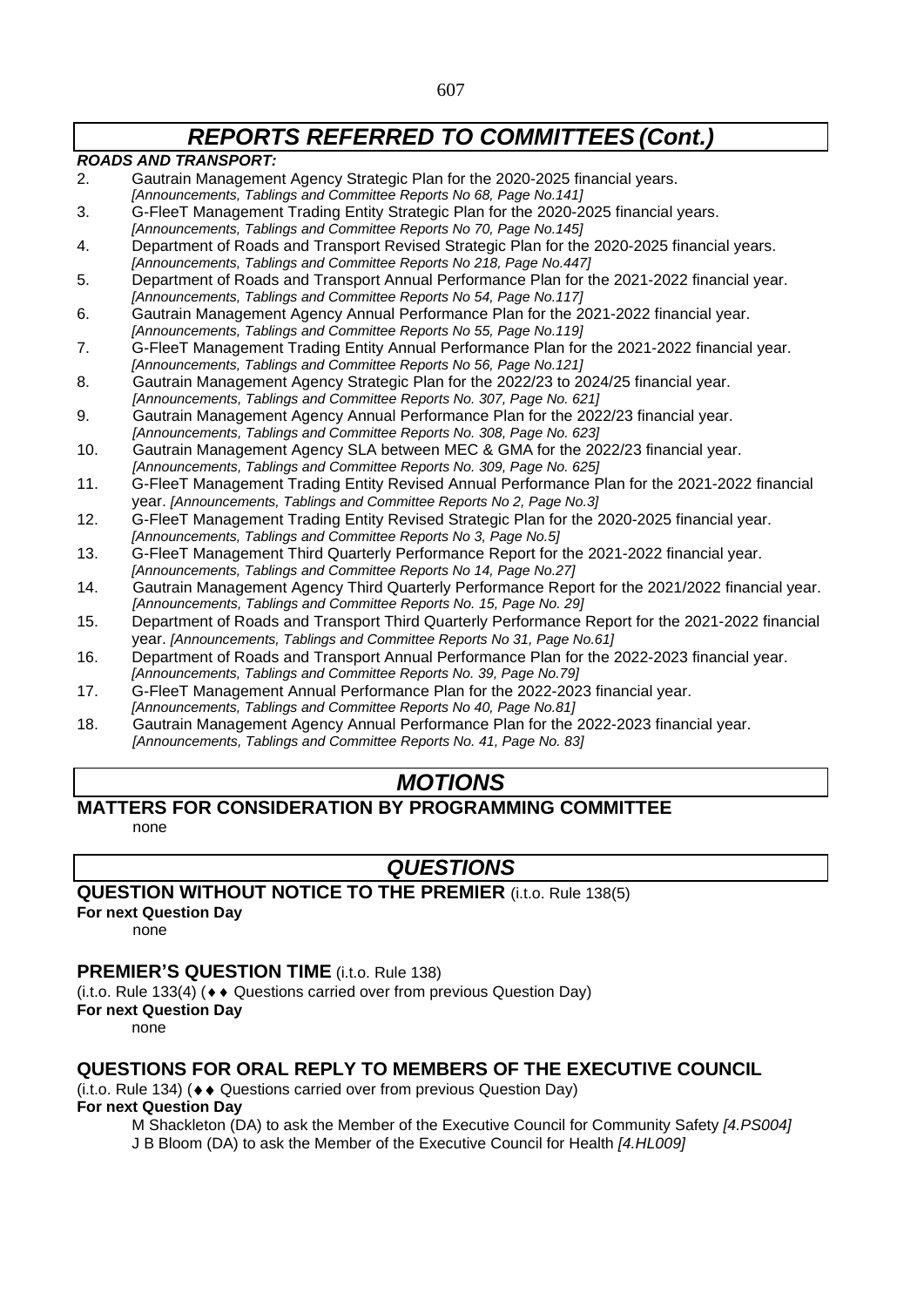# **QUESTIONS FOR ORAL REPLY TO MEMBERS OF THE EXECUTIVE COUNCIL**

**(Cont.)** (i.t.o. Rule 134) (♦ ♦ Questions carried over from previous Question Day)

### **For next Question Day**

J B Bloom (DA) to ask the Member of the Executive Council for Health *[4.HL010]*

R Mnisi (EFF) to ask the Member of the Executive Council for Community Safety *[4.PS005]*

# **WRITTEN QUESTIONS FOR ORAL EXPLANATION & TABLING IN THE HOUSE** (i.t.o

Rule 137(5) [<sup>\*\*</sup> Request for extension of time (i.t.o Rule 137(2)] (i.t.o Rule 133(4) [♦ ♦ Questions carried over from the previous Question Day]

# **For next Question Day**

*MEC FOR HEALTH:*

W Peach (DA) *[5.HL017]* J B Bloom (DA) *[5.HL019]*

# *MEC FOR INFRASTRUCTURE DEVELOPMENT:*

A Randall (DA) *[5.INF008]*

# **QUESTIONS FOR WRITTEN REPLY TO MEMBERS OF THE EXECUTIVE COUNCIL**

(i.t.o. Rule 136(1) [ $\leftrightarrow$  Oral Questions converted to Written Questions by Resolution of the House] [**\*\*** Request for extension of time [i.t.o Rule 137(2)]

### *PREMIER:*

S T Msimanga (DA) *[5.PR004]*

# *MEC FOR COMMUNITY SAFETY:*

J J Hoffman (VF-Plus) *[5.PS016]* J J Hoffman (VF-Plus) *[5.PS017]* J J Hoffman (VF-Plus) *[5.PS018]* E du Plessis (DA) *[5.PS019]* E du Plessis (DA) *[5.PS020]* S T Msimanga (DA) *[5.PS021]* A W Cilliers (DA) *[5.PS022]* M Shackleton (DA) *[5.PS023]* M Shackleton (DA) *[5.PS024]* C Bosch (DA) *[5.PS025]* C Bosch (DA) *[5.PS026]*

# *MEC FOR ECONOMIC DEVELOPMENT, AGRICULTURE AND RURAL DEVELOPMENT:*

A Randall (DA) *[5.ECD,ENV&ARD010]* A W Cilliers (DA) *[5.ECD,ENV&ARD012]* M Gana (DA) *[5.ECD,ENV&ARD013]* M Gana (DA) *[5.ECD,ENV&ARD014]* M Gana (DA) *[5.ECD,ENV&ARD015]* P Atkinson (DA) *[5.ECD,ENV&ARD016]*

# *MEC FOR EDUCATION:*

- \*\* C Bosch (DA) *[5.ED013]*
	- \*\* C Bosch (DA) *[5.ED014]* N Ramulifho (DA) *[5.ED015]* N Ramulifho (DA) *[5.ED016]* N Ramulifho (DA) *[5.ED017]*
		- P Atkinson (DA) *[5.ED018]*
		- F P Nel (DA) *[5.ED019]*
		- N Ramulifho (DA) *[5.ED020]*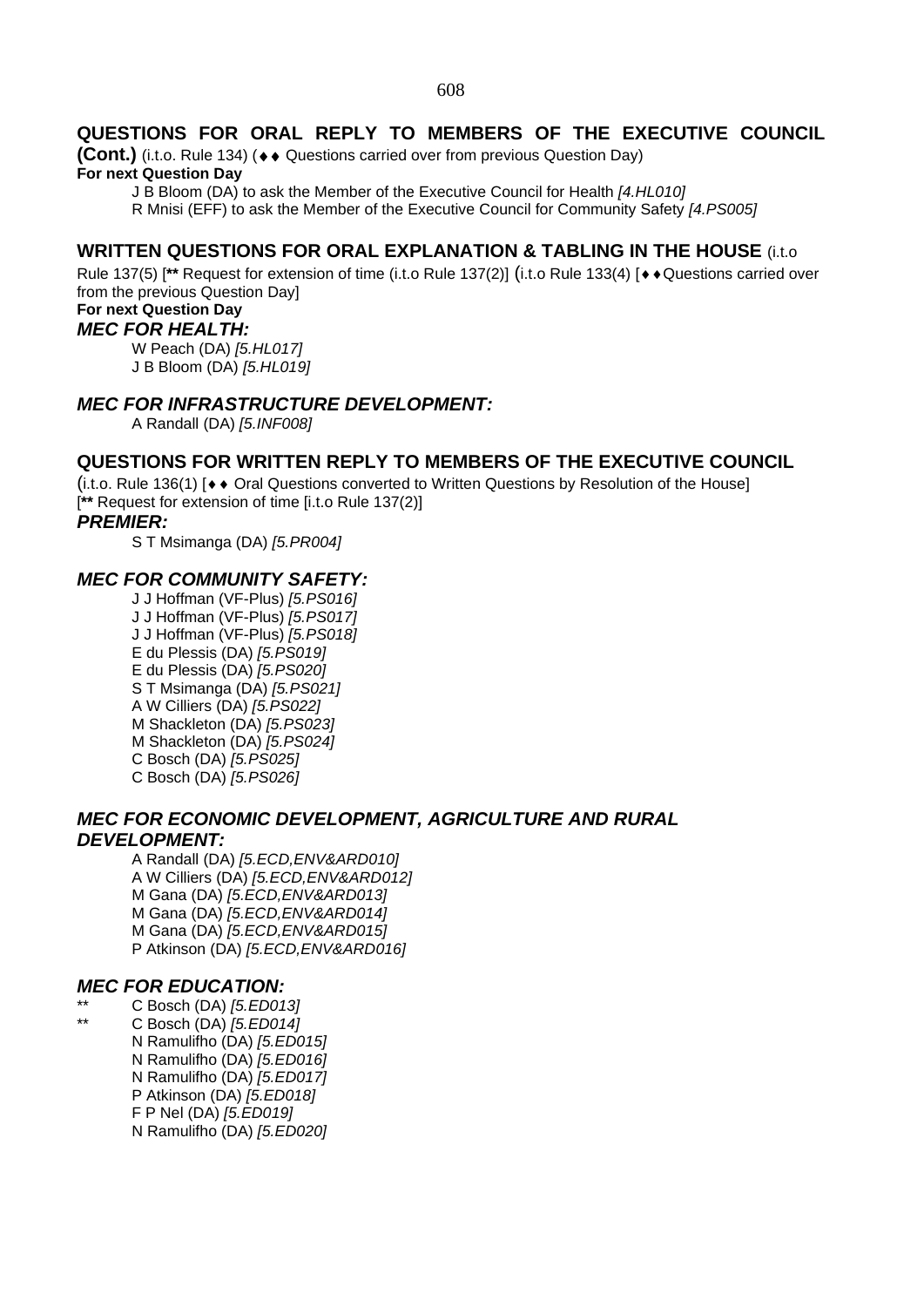# **QUESTIONS FOR WRITTEN REPLY TO MEMBERS OF THE EXECUTIVE COUNCIL**

**(Cont.)**(i.t.o. Rule 136(1) [◆◆ Oral Questions converted to Written Questions by Resolution of the House][**\*\*** Request for extension of time [i.t.o Rule 137(2)]

### *MEC FOR FINANCE:*

J B Bloom (DA) *[5.FN006]* A Randall (DA) *[5.FN007]* F P Nel (DA) *[5.FN008]*

### *MEC FOR HEALTH:*

- \*\* J B Bloom (DA) *[5.HL018]*
	- \*\* J B Bloom (DA) *[5.HL020]*
		- J B Bloom (DA) *[5.HL021]*
			- J B Bloom (DA) *[5.HL022]*
			- B Engelbrecht (DA) *[5.HL023]*
			- F P Nel (DA) *[5.HL024]*
			- J B Bloom (DA) *[5.HL025]*
			- J B Bloom (DA) *[5.HL026]* J B Bloom (DA) *[5.HL027]*
			- S J P Dos Santos (DA) *[5.HL028]*

# *MEC FOR INFRASTRUCTURE DEVELOPMENT:*

\*\* A Fuchs (DA) *[5.INF015]* A Fuchs (DA) *[5.INF017]* S J P Dos Santos (DA) *[5.INF018]*

# *MEC FOR CO-OPERATIVE GOVERNANCE, TRADITIONAL AFFAIRS & HUMAN SETTLEMENTS:*

- \*\* M S Chabalala (DA) *[5.COGTA&HS030]*
- \*\* M S Chabalala (DA) *[5.COGTA&HS032]*
- \*\* R Nt'sekhe (DA) *[5.COGTA&HS036]*
- \*\* R Nt'sekhe (DA) *[5.COGTA&HS037]*
- \*\* M H Cirota (DA) *[5.COGTA&HS038]* M S Chabalala (DA) *[5.COGTA&HS039]* M S Chabalala (DA) *[5.COGTA&HS040]* M S Chabalala (DA) *[5.COGTA&HS041]* M F Ledwaba (EFF) *[5.COGTA&HS042]* E du Plessis (DA) *[5.COGTA&HS043]* C Bosch (DA) *[5.COGTA&HS044]* C Bosch (DA) *[5.COGTA&HS045]* C Bosch (DA) *[5.COGTA&HS046]* S J P Dos Santos (DA) *[5.COGTA&HS047]* A Randall (DA) *[5.COGTA&HS048]* A Randall (DA) *[5.COGTA&HS049]* A Randall (DA) *[5.COGTA&HS050]* A Fuchs (DA) *[5.COGTA&HS051]* A W Cilliers (DA) *[5.COGTA&HS052]* M S Chabalala (DA) *[5.COGTA&HS053]* M S Chabalala (DA) *[5.COGTA&HS054]* M S Chabalala (DA) *[5.COGTA&HS055]* C Bosch (DA) *[5.COGTA&HS056]* P Atkinson (DA) *[5.COGTA&HS057]*

### *MEC FOR ROADS AND TRANSPORT:*

- \*\* F P Nel (DA) *[5.TR011]*
- \*\* F P Nel (DA) *[5.TR012]*
- \*\* E du Plessis (DA) *[5.TR013]*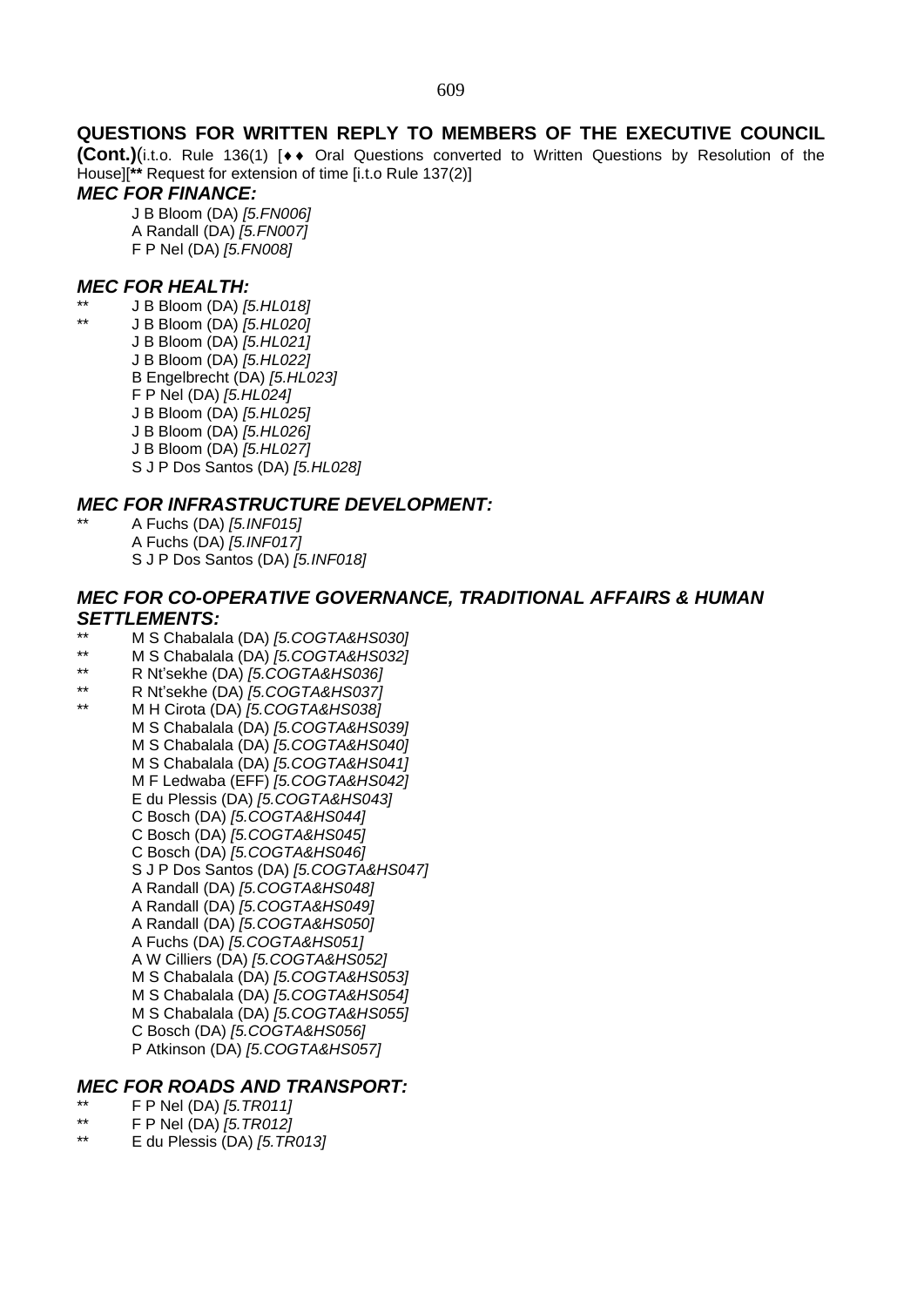# **QUESTIONS FOR WRITTEN REPLY TO MEMBERS OF THE EXECUTIVE COUNCIL**

**(Cont.)**(i.t.o. Rule 136(1) [♦♦ Oral Questions converted to Written Questions by Resolution of the House][**\*\*** Request for extension of time [i.t.o Rule 137(2)]

# *MEC FOR ROADS AND TRANSPORT:*

\*\* A Randall (DA) *[5.TR014]* M F Ledwaba (EFF) *[5.TR015]* S J P Dos Santos (DA) *[5.TR016]* A Fuchs (DA) *[5.TR017]*

# *MEC FOR SOCIAL DEVELOPMENT:*

B Engelbrecht (DA) *[5.SD009]* P Atkinson (DA) *[5.SD010]* R Nt'sekhe (DA) *[5.SD011]*

### *MEC FOR SPORT, ARTS, CULTURE AND RECREATION:*

\*\* M S Chabalala (DA) *[5.SP003]* \*\* M S Chabalala (DA) *[5.SP004]* M S Chabalala (DA) *[5.SP006]* M S Chabalala (DA) *[5.SP007]* M S Chabalala (DA) *[5.SP008]* P Atkinson (DA) *[5.SP009]*

# *SPECIAL SITTINGS*

### **SITTINGS OF THE HOUSE** (\*\* indicates confirmed)

none

# *SITTINGS*

# **SITTINGS OF THE HOUSE** (\*\* indicates confirmed)

- **\*\* Tuesday, 22 March 2022, 10h00 (Hybrid)**
- **\*\* Thursday, 24 March 2022, 10h00 (Hybrid)**
- **\*\* Friday, 25 March 2022, 10h00 (Hybrid)**

### **OTHER SITTINGS** (\*\* indicates confirmed)

none

# *MEETINGS*

### **COMMITTEE MEETINGS – GPL (IN HOUSE)** (\*\* indicates confirmed)

#### **Thursday, 17 March 2022**

- **\*\* Social Development Committee, Virtual Microsoft Teams, 09h00**
- **\*\* Community Safety Committee, Virtual Microsoft Teams, 09h00**
- **\*\* Sport, Recreation, Arts and Culture Committee, Virtual Microsoft Teams, 09h00** Health Committee, Virtual Microsoft Teams, 09h00
- **\*\* Education Committee, Virtual Microsoft Teams, 13h00**

#### **Friday, 18 March 2022**

**\*\* Infrastructure Development Committee, Virtual Microsoft Teams, 10h00** Finance Committee, Virtual Microsoft Teams, 09h00

#### **Tuesday, 22 March 2022**

none

#### **Wednesday, 23 March 2022**

none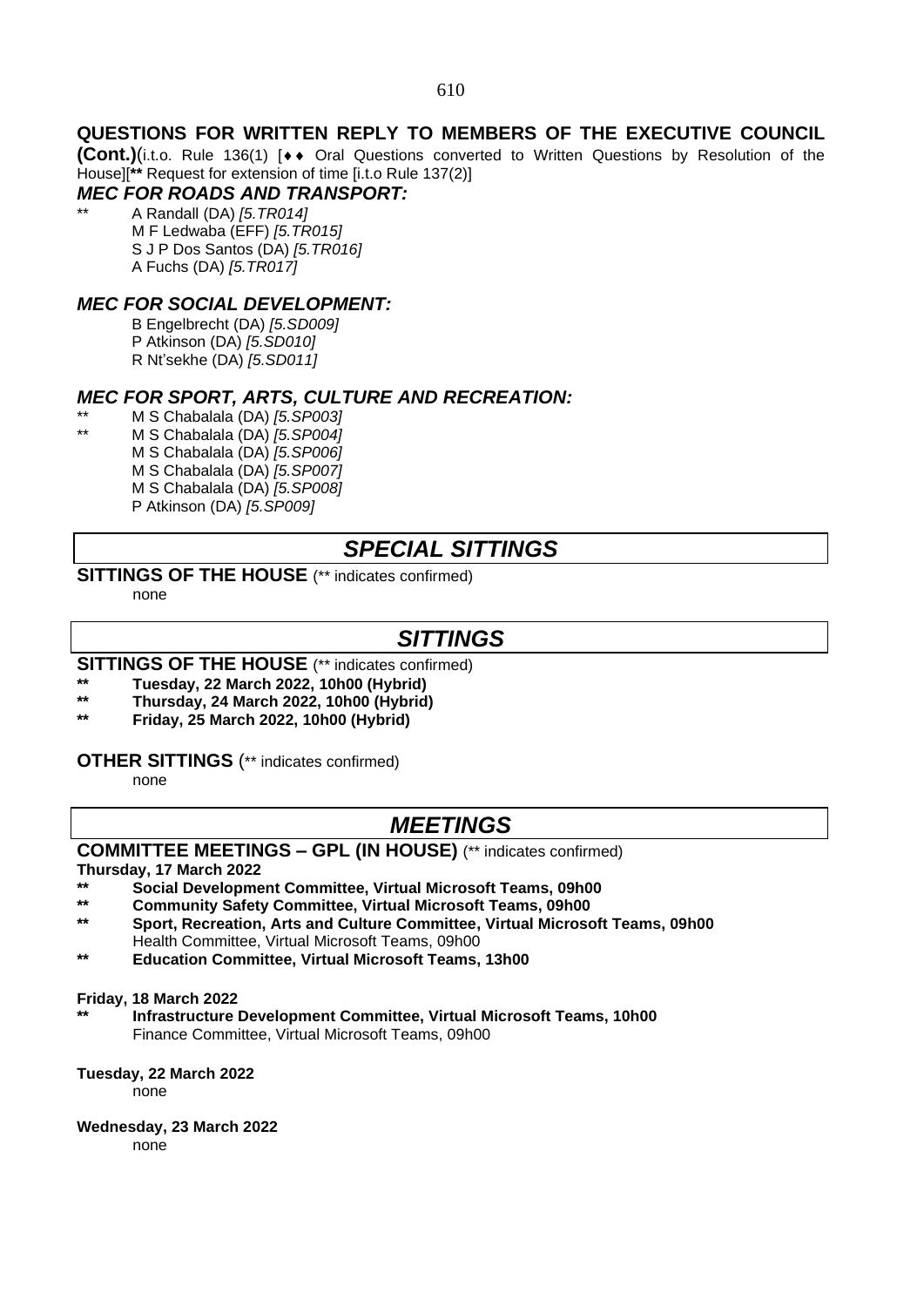### **COMMITTEE MEETINGS – GPL (IN HOUSE) (Cont.)** (\*\* indicates confirmed)

**Thursday, 24 March 2022**

none

**Friday, 25 March 2022**

none

**COMMITTEE MEETINGS – GPL (OUTSIDE THE LEGISLATURE)** (\*\* indicates confirmed) **Wednesday, 16 March 2022**

- **\*\* Special Committee for the Scrutiny of Subordinate Legislation, Committee Meeting, Kievitskroon Country Hotel-Pretoria East,18h00**
- **\*\* Ad-Hoc Committee on the Appointment of the Integrity Commissioner, Committee Meeting, The Capital Hotel , Sandton, 08h00 – 21h30**

**Thursday, 17 March 2022**

**\*\* Economic Development, Environment, Agriculture and Rural Development Committee, Committee Meeting, Gold Reef City Casino Hotel, 16h00** 

**Friday, 18 March 2022**

**\*\* Economic Development, Environment, Agriculture and Rural Development Committee, Joint Committee Meeting, Gold Reef City Casino Hotel,10h00** 

### **Friday, 18 March 2022**

**\*\* Roads and Transport Committee, Committee Meeting, G-Fleet Management Head Office, Boeing Road, Bedfordview, 10h00 – 14h00**

#### **OTHER COMMITTEE MEETINGS** (\*\* indicates confirmed)

**Thursday, 17 March 2022**

**\*\* Education Committee, FIS Roundtable Discussion, Virtual Microsoft Teams, 15h00**

#### **PUBLIC HEARINGS** (\*\* indicates confirmed)

**Thursday, 17 March 2022** 

**\*\* Community Safety Committee, Public Hearing, Chief Albert Luthuli Primary School No.2, Benoni, Ekurhuleni, 16h00**

### **SPECIAL COMMITTEE MEETINGS**

none

### **OUT OF PROVINCE COMMITTEE VISITS**

none

### **COMMITTEE STUDY TOURS**

none

### **OTHER OFFICIAL MEETINGS**

none

### **COMMONWEALTH PARLIAMENTARY ASSOCIATION (CPA) EXECUTIVE MEETINGS**

(**\*\*** indicates confirmed) none